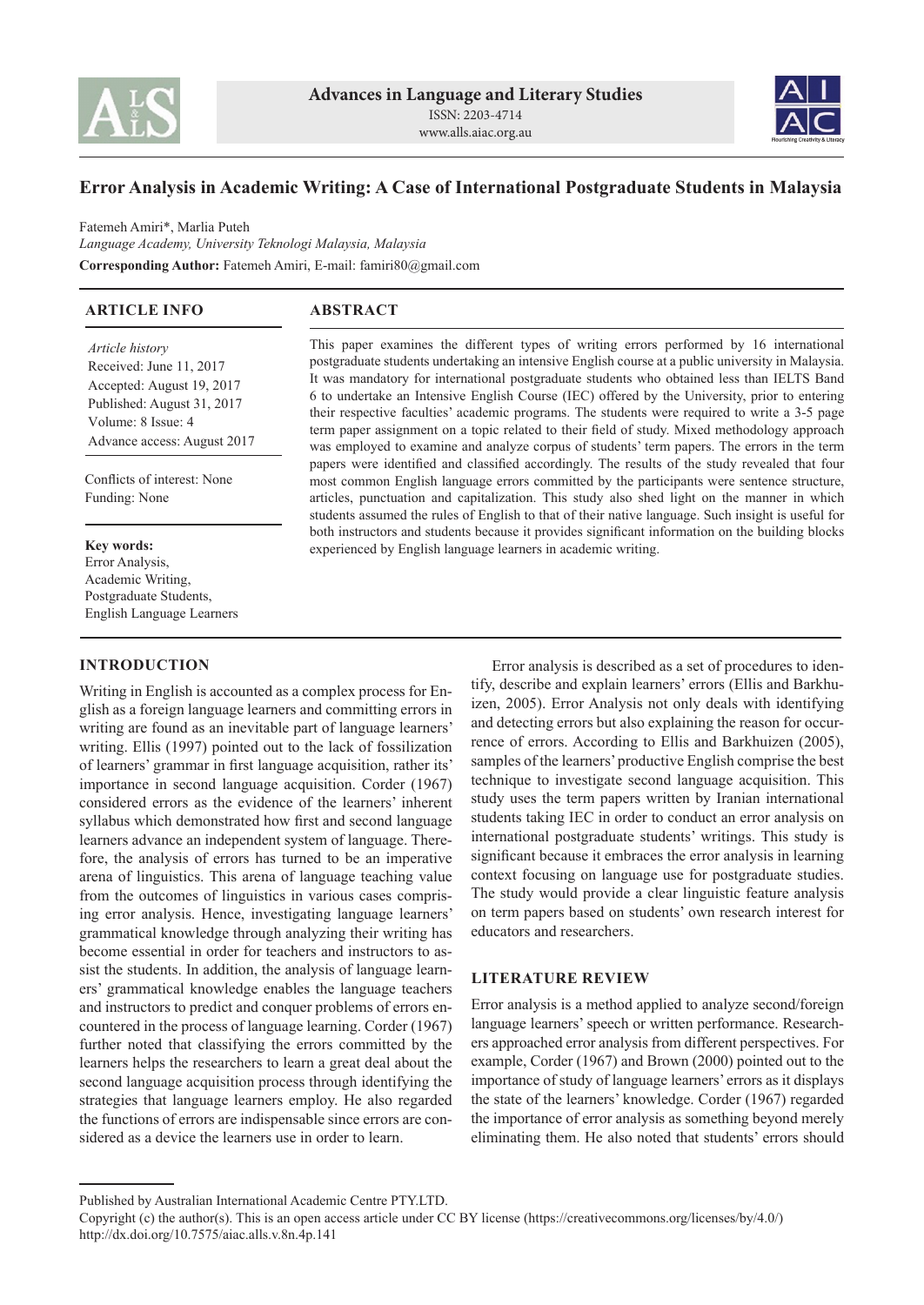be taken seriously as these errors show development features for language learners. Corder (1981) highlighted the significance of error analysis from various stakeholders' perspectives. For teachers, it would manifest students' current level of learning. For researchers, it would reveal the way language is learned and structured. For students, these errors can be utilized as a learning device to improve language proficiency. Therefore, it merits a continuous process to examine more cases in English foreign language contexts.

Ellis and Barkhuizen (2005) outlined the process of error analysis in four steps including: a) collection of a sample of learner language; b) identification of errors; c) description of errors; and d) explanation of errors. Richards (1971) cited in Heydari and Bagheri 2012 classified errors into three major categories: 1) interference errors that occur when the language learners use their mother tongue to create a sentence in target language, 2) Intralingual errors: errors reflecting general characteristics of the rule learning such as faulty generalization, incomplete application of rules and failure to learn conditions under which rules apply, and 3) developmental errors: errors occurring when learners attempt to build up hypothesis about the target language on the basis of limited experiences.

Many studies were conducted to analyze students' errors in the English as a second or foreign language context in providing insights for teachers, researchers and students as mentioned earlier. Katiya et al., (2015), for instance, examined and analysed a corpus of Chemistry first year students' essays. The researcher discovered that mother tongue interference, punctuation and spelling errors, misapplication of essay construction rules and syntactic and morphological errors compromised the quality, meaning and rhetorical aspect of the contents. Taher (2011) investigated most frequent errors performed by Swedish junior high school students. Common errors included verb tense, verb inflection and subject-verb agreement. The author reasoned the errors due to lack of grammatical knowledge and incorrect transfer from Swedish into English. Heydari and Bagheri (2012) provided comprehensive review of sources of second language learners' error. The authors presented the taxonomies of the common errors performed by second language learners, interlingual and causes of intralingual errors made by Iranian students and other nationalities. Iranian students' errors are found to be caused by complexity of the English language, the interference of conversational English into written English, students' incomplete knowledge or ignorance of certain structures, the transfer of training, unfamiliarity with the requirements of written English, lack of sufficient practice informed writing, lapses of memory, and pressure of communication were among the major causes of errors. In a similar vein, Izadi Agha (2007) assumed:

*"interference of conversational English with written English, interference from Persian, the students' inadequate knowledge regarding certain structures, the sheer complexity of the English language, the transfer of training, lapses in memory, insufficient practice in formal writing, lack of familiarity with the rules regulating written English, and the overwhelming pressure placed upon students to focus their* 

*efforts and energy primarily on communication at the expense of grammar" (P.1)*.

The review of literature reveals that there is a plethora of research on error analysis of writings produced by second or foreign language learners in different contexts. However, most of these studies focus on various forms of essays which are short in length and written in class for the purpose of exam or certain research. This study, however, looks at postgraduate students' term paper which is related to thesis topic and is longer in length. In addition, term papers are developed based on participants' comparative summary on extensive readings. Therefore, it is assumed that errors committed in term papers are slightly different from errors committed in essay writing in terms of lengths, content and relevance to the students.

## **METHOD**

#### **Participants**

The participants for this study consisted of 16 Iranian international students taking IEC at a public university in Malaysia. It is mandatory for international postgraduate students who obtained less than IELTS Band 6 to undertake the IEC offered by the University, prior to entering their respective faculties' academic programs. This course is designed to equip students with the language for postgraduate studies. The course focuses on consistence application of writing bibliographic entries, critical reading and analyzing academic texts, summarizing and paraphrasing and writing term paper. By the end of the course, students are expected to be able to write bibliographic entries in a consistent manner, write a comparative summary of academic text and write a term paper related to their own research interest.

#### **Data Collection and Analysis Procedures**

The term papers were collected and marked by class lecturer. Table. 1 displays the mark allocation to the term papers.

The above four categories were determined in terms of mark allocated by the English course lecturer who marked the students' term papers. Basically, two samples of text from each category were chosen (content, language, organization and format, and Bibliography list) to determine the types of errors made.

For the purpose of data analysis, steps of error analysis specified by Corder (1974) were followed. First, each essay was examined word and word and sentence by sentence. Coding categories were generated the based on all writing samples. Second, the numbers of errors were counted and converted into percentage to examine the occurrence. Table 2 displays the error analysis regarding the language aspect. For other aspects of performance indicator (content, organization and format, bibliography list) as specified in Table 1, interpretive practice was deployed. Categories in Table 1 were determined in terms of mark allocated by the class lecturer who evaluated the term papers. A few samples of sentences from each category were chosen to highlight the categories.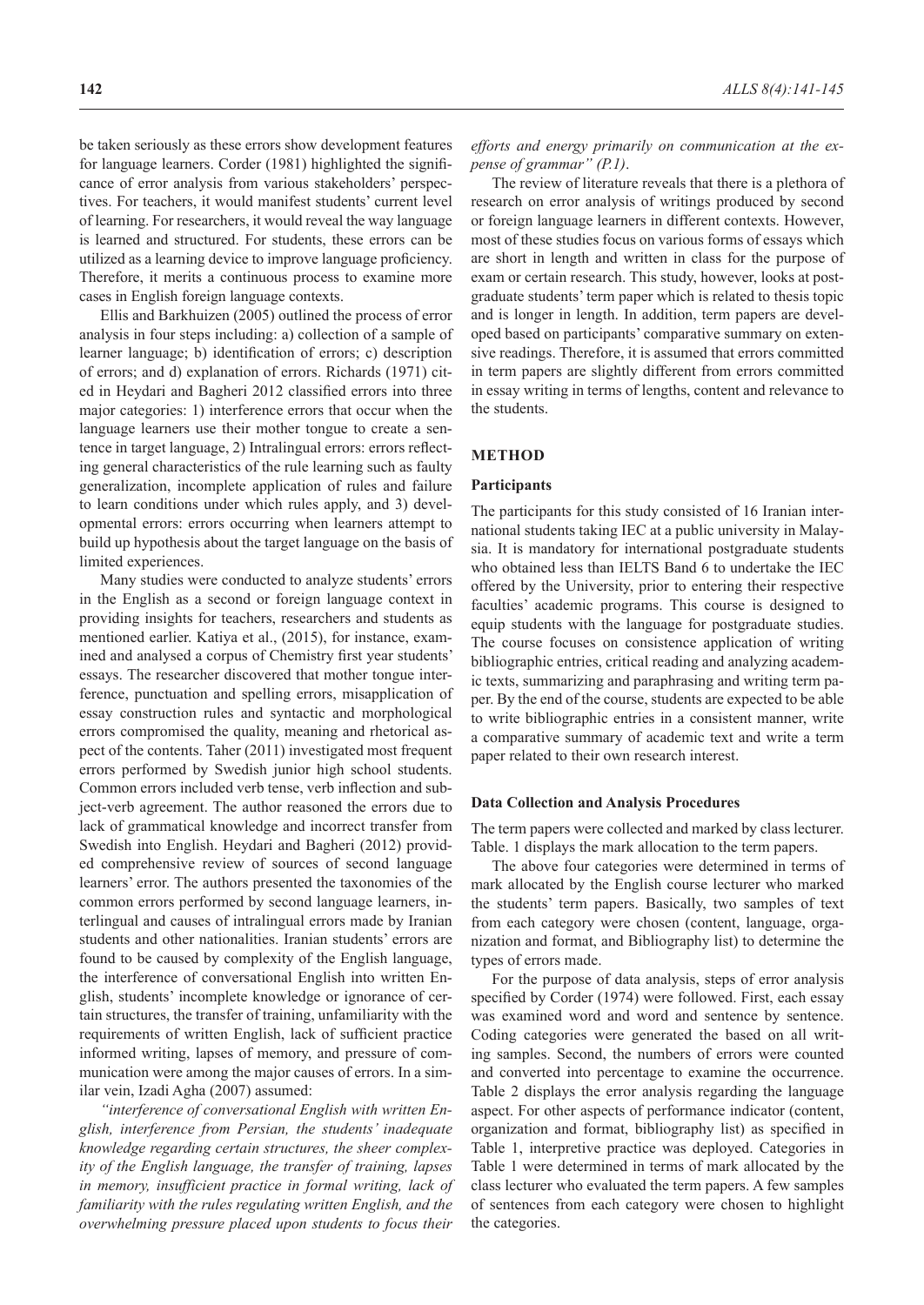| Performance indicator      | <b>Description of category</b>                                                                                                                                                                            |
|----------------------------|-----------------------------------------------------------------------------------------------------------------------------------------------------------------------------------------------------------|
| Content 20%                | Discussion of the topic, developing ideas, linking content and information with the main idea and<br>supporting details clearly provided, mature treatment of the topic, and staying focused on the topic |
| Language $20\%$            | Accuracy of the language and spelling errors, use of verity of sentence structure, appropriate and<br>varied vocabulary, and linking ideas through the use of cohesive devices and transitional links     |
| Organization and format 6% | Unity of paragraph show and evidence of planning, organization of written work containing:<br>introduction, body and conclusion sections                                                                  |
| Bibliography list 4%       | Bibliographic entries are recorded for the sources referred for the term paper, and punctuation for the<br>bibliography list                                                                              |

**Table 1.** Level description and mark allocation

#### **Table 2.** Analysis of errors

| Item           | <b>Type of errors</b>       | No. of<br>errors | Percentage |
|----------------|-----------------------------|------------------|------------|
| 1              | Sentence structure          | 128              | 32.90      |
| $\overline{2}$ | Articles                    | 51               | 13.11      |
| 3              | Punctuation                 | 46               | 11.82      |
| $\overline{4}$ | Capitalization              | 45               | 11.56      |
| 5              | Word Choice                 | 26               | 6.68       |
| 6              | Prepositions                | 23               | 5.91       |
| 7              | Verb Form                   | 21               | 5.39       |
| 8              | Singular/plural noun ending | 14               | 3.59       |
| 9              | Redundancy                  | 9                | 2.31       |
| 9              | Word form                   | 8                | 2.05       |
| 10             | Subject-verb agreement      | 7                | 1.79       |
| 11             | Word order                  | 6                | 1.54       |
| 12             | Possessive                  | 3                | 0.77       |
| 13             | Verb tense                  | 2                | 0.51       |
|                | Total                       | 389              |            |

#### **RESULTS**

## **Content Errors**

Students' writing exhibits intralingual and developmental errors. Although the students show awareness of discussion of topic and development of ideas, there were a number of errors exhibited. For example, following extract demonstrates thesis statement written by student:

"*This paper attempts to analyse the problems caused by the increased number of private cars on Malaysian roads. It will also provide the solutions on how to solve the problems caused by the high volume of private cars in Malaysia*".

In the second and third paragraphs, she discussed on problems caused by increased number of cars and another three paragraphs offers solutions to introduced problems. Unexpectedly, the student diverted away from the topic and in the last paragraph, she compared the public transportation in Iran and Malaysia and concluded her discussion by stating:

"*Finally, the above example is what I have experienced during my living in Tehran, so when I compare these two cities I make believe that*…".

The student was trying to develop her ideas by providing example, but she failed to stay focused on the topic and

linked the contents with the main idea. This shows that the student had limited experience in academic writing. This is clearly an intralingual error reflecting general features of the rule in which the student failed to apply the rules completely, identified the conditions under which the rules could be applied and committed faulty generalization.

The common errors identified in students' writing in regards to the content based on the lecturer's comments included: a) meaningless or unclear statements; b) sentence fragmentation; c) failure to provide clear detailed information regarding the topic under discussion; d) integration of irrelevant information to the topic under discussion; e) failure to separate additional ideas into different paragraphs; f) instances of plagiarism and copy and paste.

## **Language Errors**

Table 2 presents the analysis of errors based on two types of analysis; 1) type of errors, 2) number and percentage of errors.

The results indicate that four common errors that the students performed were: Sentence Structure (32.90) followed by Articles (13.11), Punctuation (11.82), and Capitalization (11.56). The four more common errors and their examples form the corpus are illustrated in Table 2.

The next noticeable errors were Word Choice (6.68), Prepositions (5.91), and Verb Form (5.39) respectively. Next were Redundancy (2.31), Word Form (2.05), Subject-Verb Agreement (Subject-Verb Agreement), and Word Order (1.54). Other errors that amounted less were Possessive (0.77) and Verb Tense (0.51).

Table 3 exhibits the three categories of errors such as interference, intralingual and development error. In general, students' errors particularly in sentence structure reveal that in the process of paraphrasing, the students tend to translate the target language into their mother tongue at the sentence and paragraph levels in order to understand the text. Later, they translate it back to English in order to paraphrase. Therefore, they have committed various grammatical, lexical, semantic and mechanical errors which have generated interference, incomplete rule application, overgeneralization, and development of false concepts as indicated in following examples:

*1. When an unauthorized user to a computer Login and this effort will The host-based IDS is better than any other security elements such events are detected.*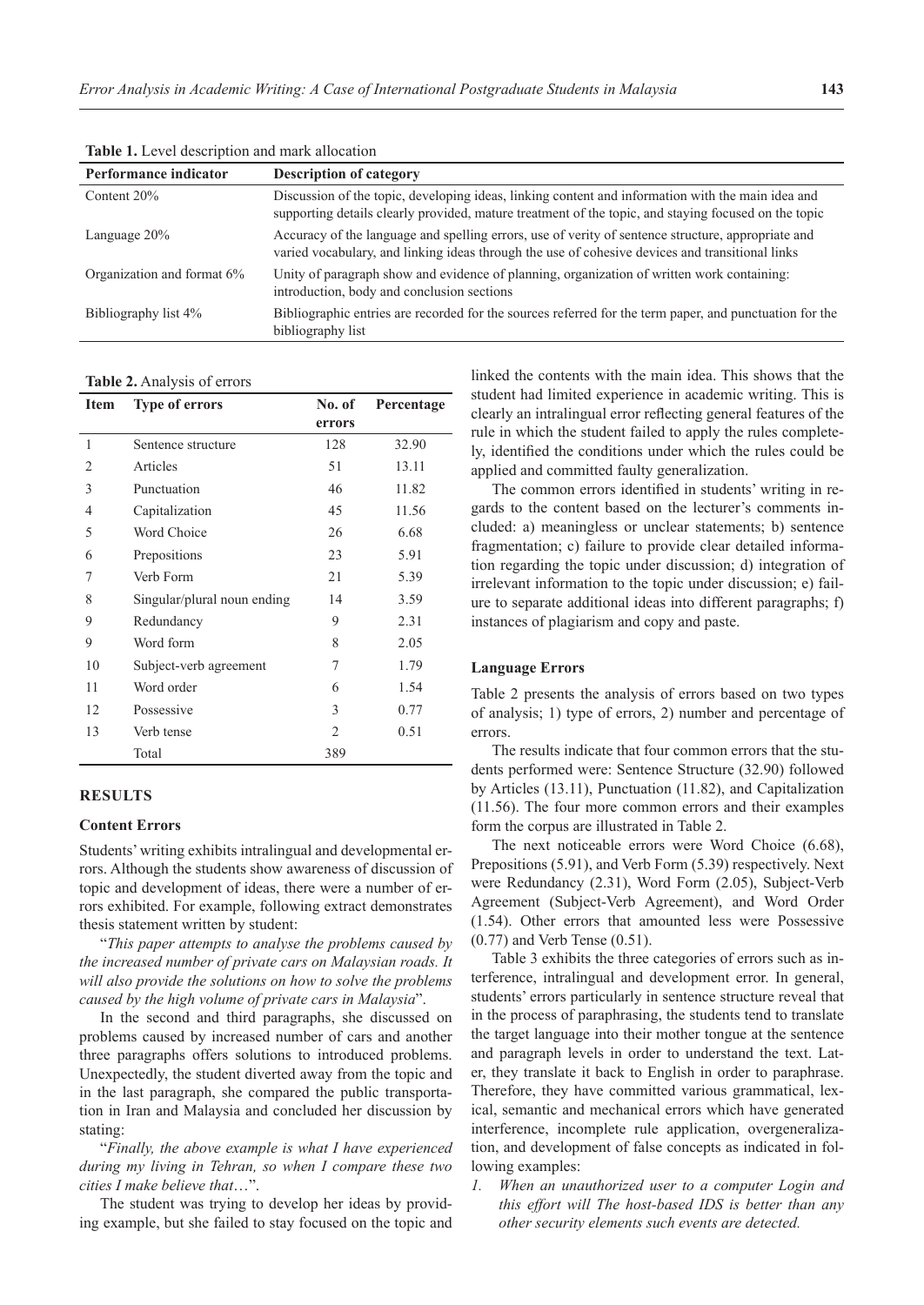| <b>Definition and</b><br>error classification | <b>Extract from the term papers</b>                                                                                                                                                                                                                                                                                                                                                                | Correct sentences and explanation of rules                                                                                                                                                                                                                                                       |
|-----------------------------------------------|----------------------------------------------------------------------------------------------------------------------------------------------------------------------------------------------------------------------------------------------------------------------------------------------------------------------------------------------------------------------------------------------------|--------------------------------------------------------------------------------------------------------------------------------------------------------------------------------------------------------------------------------------------------------------------------------------------------|
| 1. Sentence structure                         | 1. Consequence of secure software irony is software<br>engineers that progress buggy or feeble security<br>measure thus the environments that software<br>developer necessity to study requirement engineering<br>2. The surveillance of the relationships between<br>computers causes the NIDS detection and intrusion<br>detection element in the effectiveness and efficiency<br>are considered | Completely unclear and meaningless                                                                                                                                                                                                                                                               |
| 2. Articles                                   | 1. For example, infant Industry Theory was the basis<br>of U.S. trade policy after gaining its independence<br>from Britain<br>2. How technology helps the communication                                                                                                                                                                                                                           | 1. For example, the infant Industry Theory was<br>the basis of the U.S. trade policy after gaining its<br>independence from Britain<br>2. How technology helps communication                                                                                                                     |
| 3. Punctuation                                | 1. According to David (1996) since early human<br>inhabited earth thousands of years ago, the concept<br>of trade was developed<br>2. How technology helps the communication, such as<br>network graphics                                                                                                                                                                                          | 1. According to David (1996), since early human<br>inhabited earth thousands of years ago, the concept<br>of trade was developed<br>2. How technology helps the communication such as<br>network graphics                                                                                        |
| 4. Capitalization                             | 1. According to price to parking price increasing,<br>parking rate structure and parking tax are examples<br>of such instruments<br>2. HID is more of the system log, audit log and Event<br>Log operating system and various applications for<br>reporting or alerts based on the user's system                                                                                                   | 1. According to price to parking price increasing,<br>parking rate structure and parking tax are examples<br>of such instruments<br>2. HID is more of the system log, audit log and<br>event log operating system and various applications<br>for reporting or alerts based on the user's system |

**Table 3.** Most common errors and examples of errors

- *2. One of the reasons that effect on the results of these researches is[the]method of measurement intellectual capital and components of it. There are about 28 methods for measuring intellectual capital that if scholars choose each of them, they may be obtained different results.*
- *3. Why are not tied to any particular operating system or applications that act on the packet level [.]They also run and get-the result they need to have licenses, passwords, operating system and applications is not.*

However, it should be highlighted that the main reason for occurrences of errors at this level is students' lack of experience in academic writing.

#### **Organization and Format**

Students' term paper indicates that they are aware of different sections in academic writing that include introduction, body and conclusion. However, some writing samples demonstrate deficiencies in developing coherent paragraphs or using appropriate cohesive devices. As mentioned earlier, students may stray away from points stated in thesis statement, provide detailed and information irrelevant to topic sentence or introduce a new idea in the conclusion section. The reason for such occurrences is intralingual and developmental errors.

## **Bibliography List**

Figure 1 exhibits some examples of students' bibliography list. Similar to organization and format errors, bibliography list shows elements of intralingual and developmental errors



 **Figure 1.** Bibliography list

that include: the listing does not follow the format, provision of insufficient details; inconsistency in referencing style, incorrect and incomplete recording of the bibliographic entries and punctuation errors committed by the students.

## **DISCUSSION AND CONCLUSION**

The analysis of errors made by the IEC students in their term paper writing provides insights into how the academic language proficiency of students reflects important issues in academic writing namely their writing challenges and progress made in learning various academic English skills. Error analysis categorisation (interlanguage, intralingual and developmental errors) introduced by Corder (1974) was used to identify, classify and determine the impact these errors may have on students' performance and their ability to communicate meaning in writing term papers. The study provides feedback for the lecturers on how writing errors can affect the teaching and learning practices. In addition, Ira